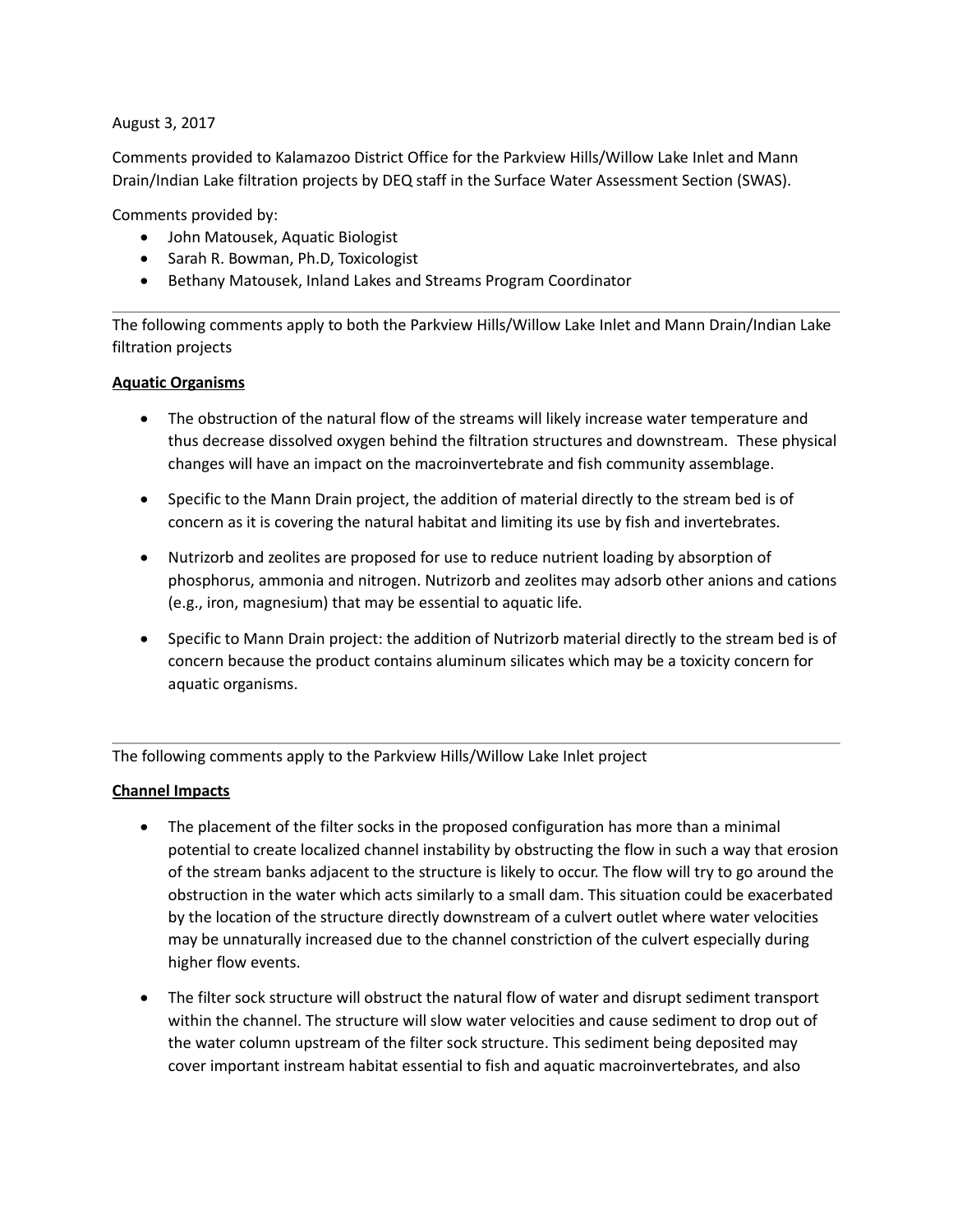promotes the need to dredge ("clean out") the channel upstream of the structure further disturbing the channel bottom and any habitat present.

- During a certain range of flows, water will likely fill up behind the filter sock structure and may pour over the top, and down the downstream face of the structure creating scour at the base of the structure. This may lead to undermining and failure of the structure, resulting in erosion and damage to the stream channel.
- Should the filter sock material become compromised and fail, this would allow the contents of the filter sock to spill out into the stream, which could cover essential habitat for fish and aquatic macroinvertebrates, and result in dredging of the channel to clean up the spilled material.
- Channel cross-sectional area is approximately 38.5 square feet (14' channel width X 2.75' channel depth). The filter sock structure at 2.25' high and 14' long occupies approximately 82% of the channel cross-sectional area. DEQ typically becomes concerned with an increased potential for channel instability to occur when a structure occupies greater than 20% of the channel cross-sectional area.

## **Fish and Aquatic Organism Passage**

- According to DNR Fish Division policy, the ability of fish to travel freely within the stream should be protected for all species and all life stages over the full range of expected flows. To achieve this, velocities at and around in-stream structures must be within the range of 2-3 feet per second (fps) or less. The filter sock configuration includes a 2' wide by 1.5' tall opening intended to allow for fish passage. In practice, this opening will act as a funnel for stream flows with velocities through the opening likely to be higher than 2-3 fps, potentially blocking or impeding upstream movement of fish and other aquatic organisms.
- As designed, DEQ is concerned that parts of the structure may be mobile under higher flows, and that the concrete blocks cannot hold the filter socks in place against the stream flows likely to be encountered. If parts of the structure are mobilized it could result in erosion and/or collapse of the structure, which could also block the movement of fish and other aquatic organisms.

The following comments apply to the Mann Drain/Indian Lake project

# **Channel Impacts**

- The nutrient barrier filtration sock structures (barriers) will obstruct the natural flow of water and disrupt sediment transport within the channel. The existing and proposed barriers will slow water velocities and cause sediment to drop out of the water column upstream of the barriers. These barriers are essentially acting as dams within the stream channel.
	- This accumulated sediment may cover important instream habitat features such as riffles, pools, and substrates that are essential to fish and aquatic macroinvertebrates. This reduces the habitat available for fish spawning, which was already listed as limited for Northern Pike according to the 2015 Michigan DNR Status of the Fisheries Resource Report for Indian Lake.